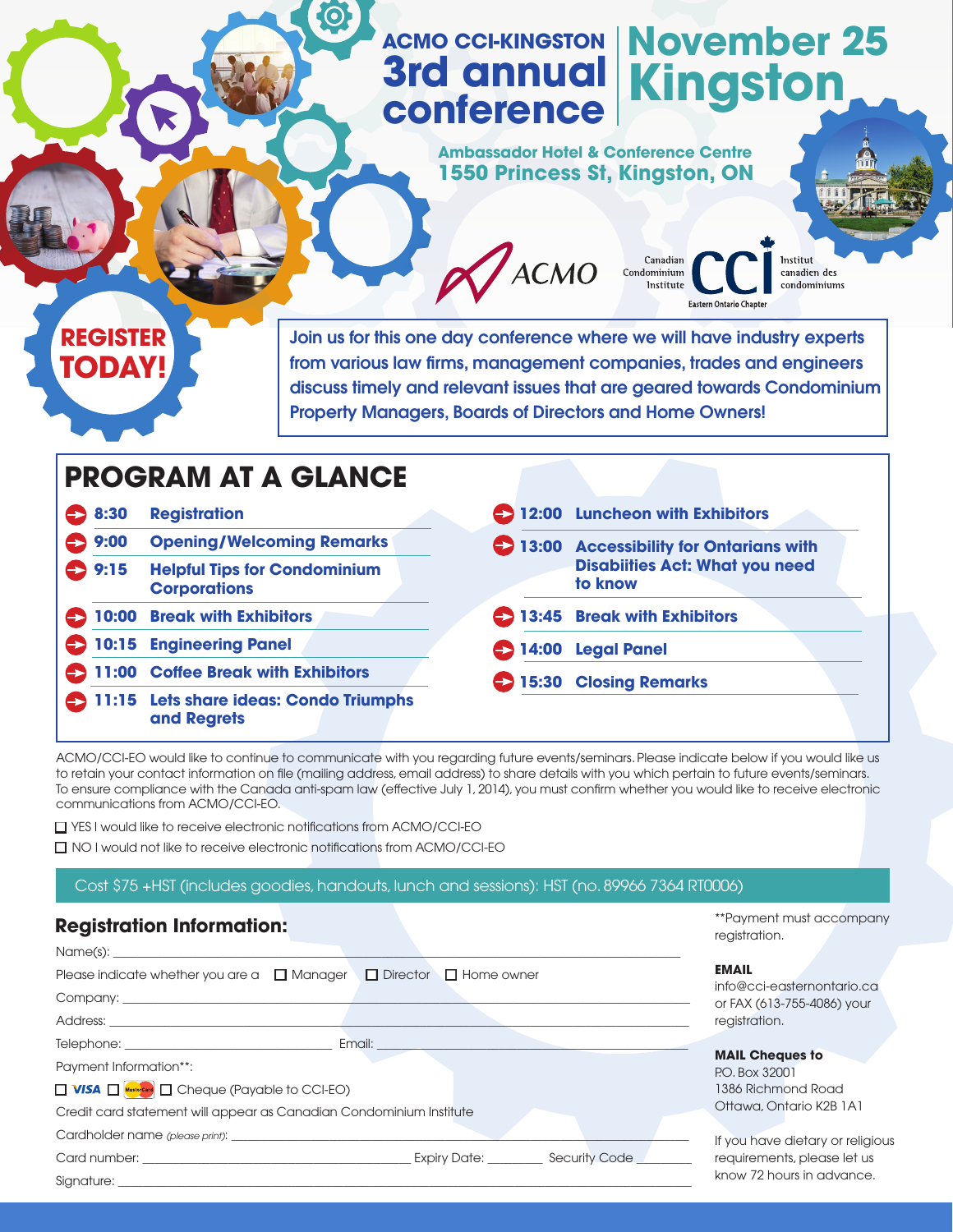## **ACMO CCI-KINGSTON November 25 3rd annual conference Kingston**

Canadian<br>Condominium<br>Institute

**Eastern Ontario Chapter** 

**Ambassador Hotel & Conference Centre 1550 Princess St, Kingston, ON**



# **Exhibitor Opportunity**

ACMO



Registration includes 2

**REGISTER TODAY!**

### **Registration Information:**

Company:

Address: \_\_\_\_\_\_\_\_\_\_\_\_\_\_\_\_\_\_\_\_\_\_\_\_\_\_\_\_\_\_\_\_\_\_\_\_\_\_\_\_\_\_\_\_\_\_\_\_\_\_\_\_\_\_\_\_\_\_\_\_\_\_\_\_\_\_\_\_\_\_\_\_\_\_\_\_\_\_\_\_\_\_\_\_\_\_\_\_\_\_\_\_\_\_\_

Telephone: \_\_\_\_\_\_\_\_\_\_\_\_\_\_\_\_\_\_\_\_\_\_\_\_\_\_\_\_\_\_\_\_\_\_ Email: \_\_\_\_\_\_\_\_\_\_\_\_\_\_\_\_\_\_\_\_\_\_\_\_\_\_\_\_\_\_\_\_\_\_\_\_\_\_\_\_\_\_\_\_\_\_\_\_\_\_\_

**Cost is \$300 per tabletop exhibit plus HST** (no. 89966 7364 RT0006)

**Electricity is NOT included for your booth. You must request it from the conference centre.**

#### **Payment Information**\*\*:

 $\Box$  VISA  $\Box$  MasterCard  $\Box$  Cheque (Payable to CCI-EO)

Credit card statement will appear as Canadian Condominium Institute

Cardholder name (please print):

Signature: \_\_\_\_\_\_\_\_\_\_\_\_\_\_\_\_\_\_\_\_\_\_\_\_\_\_\_\_\_\_\_\_\_\_\_\_\_\_\_\_\_\_\_\_\_\_\_\_\_\_\_\_\_\_\_\_\_\_\_\_\_\_\_\_\_\_\_\_\_\_\_\_\_\_\_\_\_\_\_\_\_\_\_\_\_\_\_\_\_\_\_\_\_\_

\*\*Payment must accompany registration.

#### **EMAIL**

info@cci-easternontario.ca or FAX (613-755-4086) your registration.

#### **MAIL Cheques to**

P.O. Box 32001 1386 Richmond Road Ottawa, Ontario K2B 1A1

If you have dietary or religious requirements, please let us know 72 hours in advance.

Card number: \_\_\_\_\_\_\_\_\_\_\_\_\_\_\_\_\_\_\_\_\_\_\_\_\_\_\_\_\_\_\_\_\_\_\_\_\_\_\_\_\_\_\_\_ Expiry Date: \_\_\_\_\_\_\_\_\_ Security Code \_\_\_\_\_\_\_\_\_